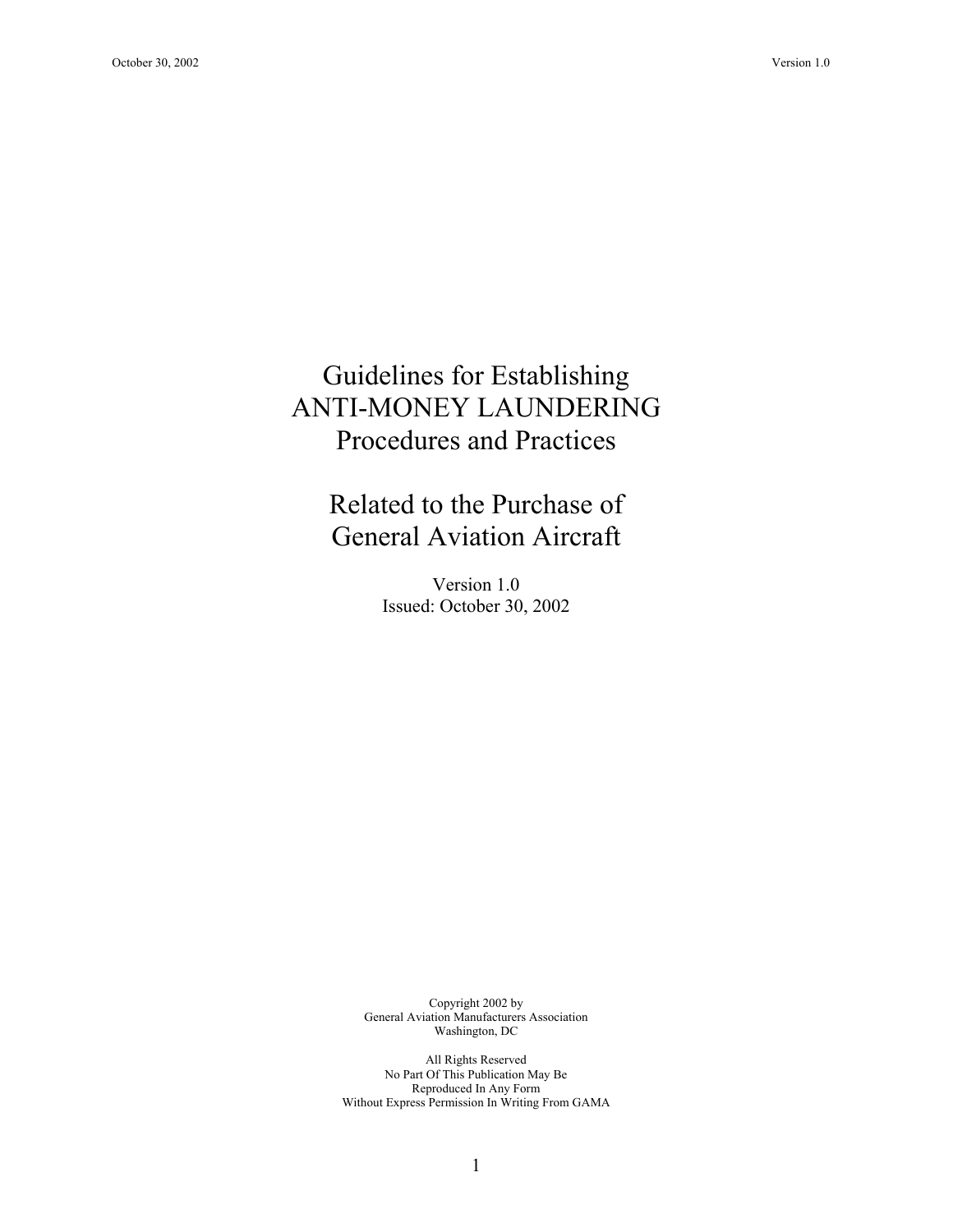## Table of Contents

| Gather and Record Adequate Information About the Customer 4 |  |
|-------------------------------------------------------------|--|
|                                                             |  |
|                                                             |  |
|                                                             |  |
|                                                             |  |
|                                                             |  |
|                                                             |  |
|                                                             |  |
|                                                             |  |
|                                                             |  |
|                                                             |  |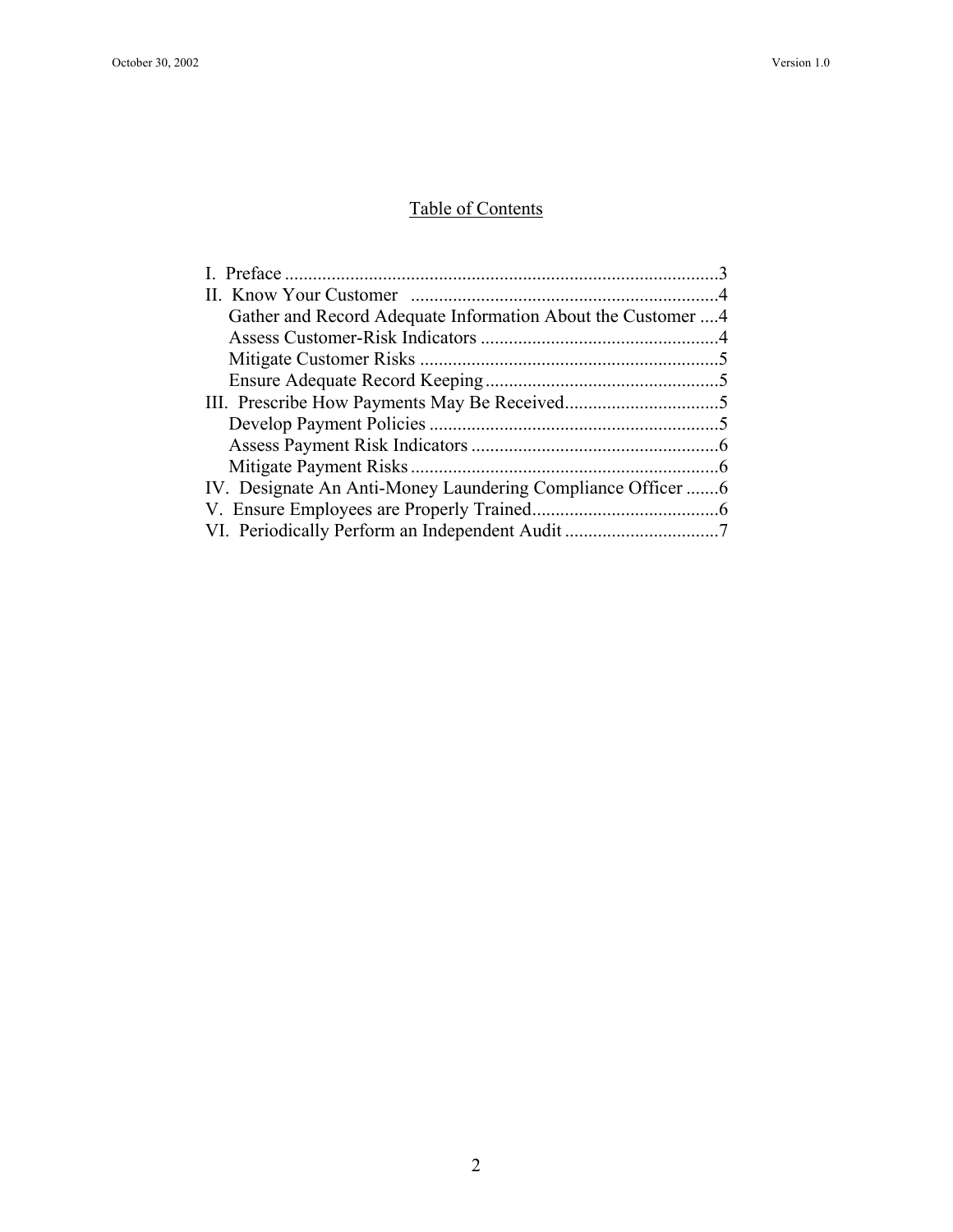### **Guidelines For Establishing Anti-Money Laundering Procedures and Practices Related to the Purchase of General Aviation Aircraft**

#### Preface

General aviation aircraft, both new and used, are sold to customers from nearly every country in the world. These sales may involve financial transactions valued at tens-of-thousands of dollars to tens-of-millions of dollars. They may involve financing by a single U.S. bank, or multiple transfers of funds from banks and other financial institutions based outside the U.S. Although unusual and unlikely, given the current security concerns, manufacturers understand the sale of a general aviation aircraft could be used as a method of disguising, or "laundering", money gained from illegal or illicit activities.

This document outlines examples of procedures and practices that could be included in a company's anti-money laundering policy/program. Due to the broad diversity of aircraft manufacturers, sellers and resellers, aircraft types, locations and types of customers involved in the sale of general aviation aircraft, not all practices and procedures specified herein may be appropriate for every general aviation aircraft sale. Manufacturers, brokers and other parties involved in these sales should create policies and procedures that allow judgment when deciding which particular practice or procedure will most effectively preclude or identify money laundering activity.

Financial transactions involving the sale of aircraft have many inherent safeguards, including export compliance laws and restrictions of aircraft sales to certain embargoed countries. International treaties, recognized by nearly every country in the world, also require that all civil aircraft be registered with the State of the owner, including the owner's name and address and a unique, permanent serial number issued by the manufacturer that is difficult to remove from the aircraft. In addition, the State registration number is displayed on the aircraft fuselage, thus providing a mechanism for tracing ownership that is not usually available for other types of assets. To prevent and detect money laundering, manufacturers and others involved in selling aircraft must rely to a large degree on the banking industry, with its own specific laws and regulations. These institutions have access data not available to aircraft manufacturers and sales agents, and we recognize that the information provided to and received by manufacturers and other aircraft sellers from these institutions is often incomplete and inconsistent. The practices and procedures outlined herein supplement all of these institutional safeguards.

These guidelines apply only to the sale of aircraft, and not to the sale of parts, services and related products for aircraft, although many, if not most, aircraft manufacturers, sellers and resellers engage in both types of sales. 31 United States Code, Section 5312(a)(2) defines "financial institutions" to include businesses engaged in aircraft sales. The U.S. Treasury Department has indicated that it interprets this definition as excluding the sale of parts, services and related products for aircraft. GAMA has respectfully requested that any regulations promulgated by U.S. Treasury reflect Treasury's interpretation by expressly excluding the sale of aircraft parts, services and related products from the effect of any such regulations.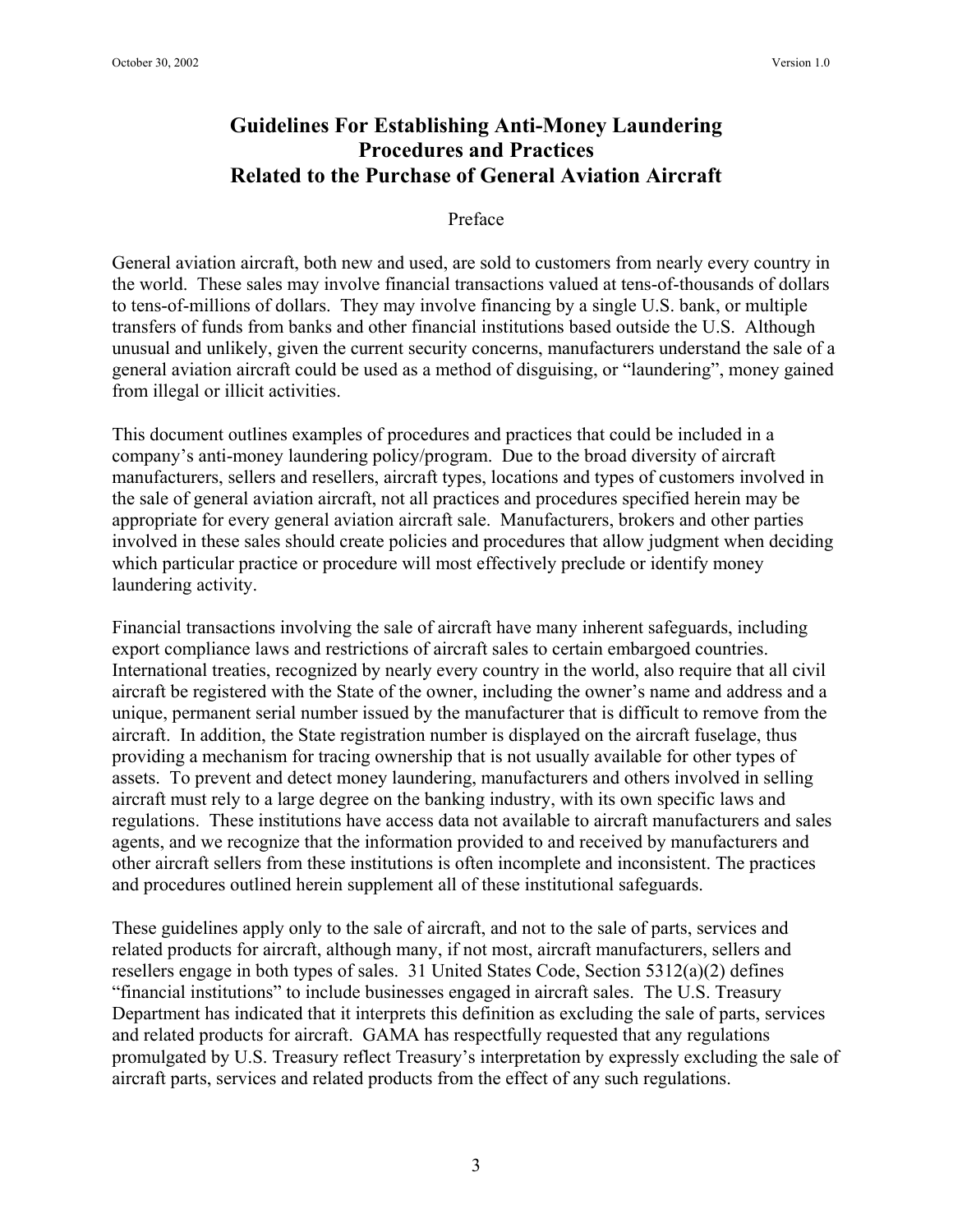#### **Elements of an Effective Anti-Money Laundering Program**

#### **I. Know Your Customer**

Most companies already have effective "know your customer" policies in relation to compliance with the Foreign Corrupt Practices Act and similar regulations. Compliance with an appropriate "know your customer" policy should allow the company to assess the level of risk for each customer and implement appropriate procedures. For example, an aircraft sale to an unknown customer in a high-risk country may require more diligence than a repeat sale to a well-known and respected customer. Good "know your customer" practices and concepts should include:

Gather, Record and Maintain Adequate Information About the Customer. Manufacturers, brokers and other parties directly involved in general aviation aircraft sales should collect, and maintain for the period mandated by statute or regulation, the following types of information as part of their "know your customer" policy:

- Name of buyer and/or representative
- Address of buyer and/or representative
- Telephone number(s) of buyer and/or representative
- Confirmation that the customer is not identified on any of the following lists of known or suspected terrorists or otherwise suspect organizations:
	- o SDN (Dept. of the Treasury)
	- o Denied Persons (Dept. of Commerce)
	- o Entity List (Dept. of Commerce, Bureau of Industry & Security)
	- o Debarred Persons List (Dept. of State)
- Whether the potential customer resides in a country on the Embargo List of countries (sales prohibited)

To the extent reasonable and practicable, other, similar information that would verify the identity of the customer may be collected. What is "reasonable and practicable" may vary depending on the country involved and other facts and circumstances. Such information could include:

- o Line of business
- o Business cards/brochures, if available
- o Meeting with the customer on the business' premises, and recording that such a meeting occurred
- o If applicable, the web site and/or e-mail address for the business

Assess Customer-Risk Indicators. Certain risk factors, identified below, may indicate that additional scrutiny of the transaction is warranted:

• Sales to countries published pursuant to 31 U.S.C., Section 5318A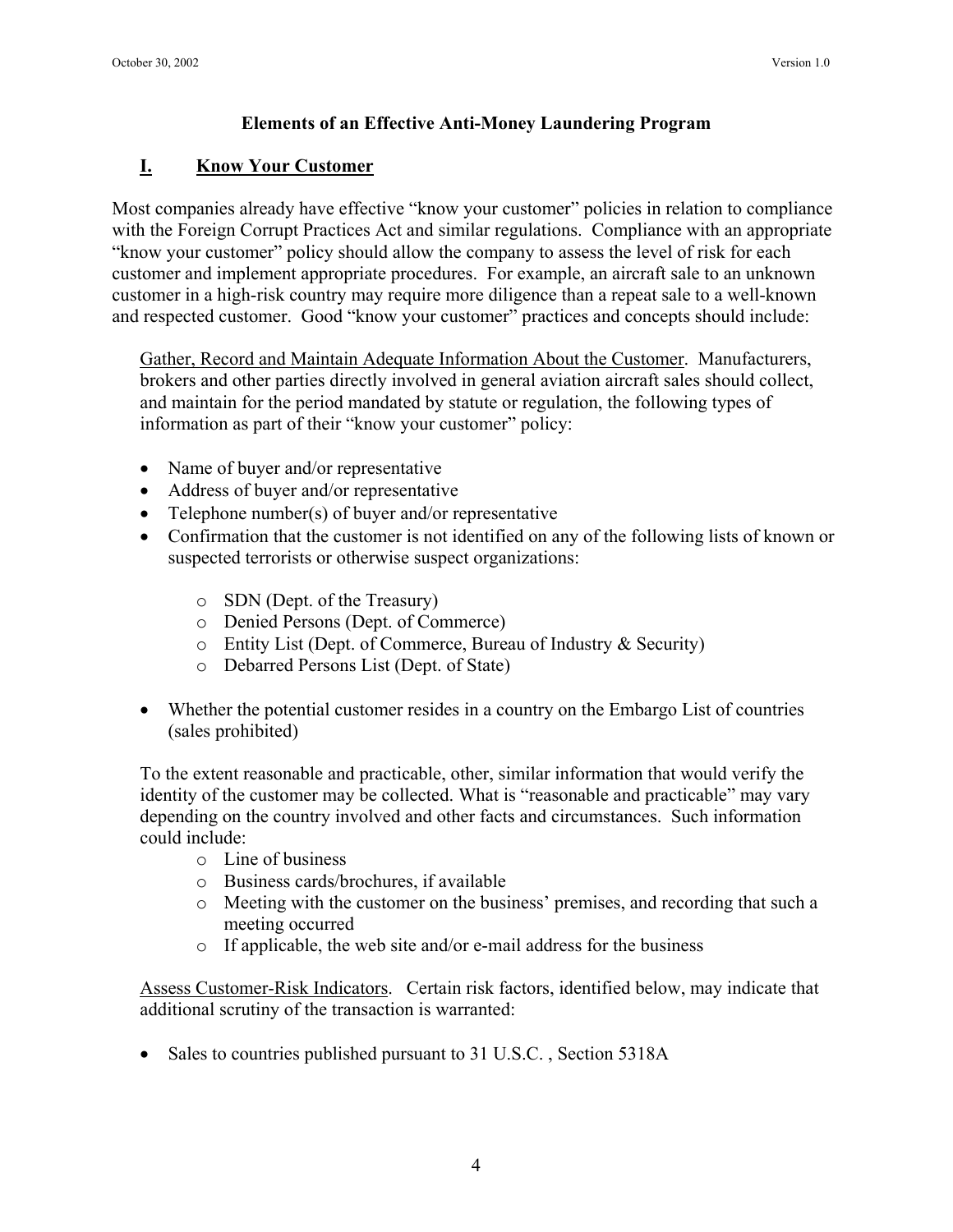- Unwillingness to provide information and/or inability to provide reasonable explanation for withholding such information. (Note that privacy rights must be carefully studied as violations of such rights can lead to liability in the United States and abroad.)
- Unexplained changes to information previously submitted by the customer
- Inconsistency in the materials or information provided

Mitigate Customer Risks. Customer-risk can be mitigated using one or more of the following procedures, among others:

- Written explanation from the customer or the customer's representative, or any other person knowledgeable of the transaction or the customer, of the factual inconsistency
- Where feasible, verify the customer's legal existence through other means (Dunn  $&$ Bradstreet, articles of incorporation, financial statements, tax returns, certificates of good standing)
- Checks with applicable U.S. Embassies

Ensure Adequate Record Keeping. The foregoing customer information should be created and maintained for the period mandated by statute or regulation by personnel designated in a company's anti-money laundering policy. If any substantive discrepancies with the information provided by a customer are discovered, the manufacturer/sales agent should document the steps that were taken to resolve each discrepancy.

#### **II. Prescribe How Payments May Be Received.**

Payments may be received and held in a variety of ways. For example, funds may be received via wire transfer and check and placed by the receiving bank into aircraft manufacturer's, seller's or reseller's account, where the funds may be commingled with other funds. It is an acceptable practice to allow such funds to remain in such account or to transfer them to a suspense account maintained by the manufacturer, seller or reseller pending the completion of any required due diligence. The nature of wire transfers is that funds are automatically placed into an aircraft manufacturer's, seller's or reseller's account by its bank, without any prior opportunity for the aircraft manufacturer, seller or reseller to accept, reject or complete any required due diligence regarding the transfer. For example, a deposit for the purchase of an aircraft may be received in a bank account before the manufacturer, seller or reseller has signed or accepted a purchase order or agreement. Similarly, checks sent by customers to bank lock boxes maintained by an aircraft manufacturer, seller or reseller (sometimes pursuant to the requirements by its lenders) are automatically cashed and the funds deposited by the lock box bank into the aircraft manufacturer's, seller's or reseller's account without any prior opportunity for rejection or the completion of any required due diligence. Experience has shown that lock box banks cannot be relied upon to follow instructions to suspend such a deposit, hold a check uncashed, reject a check or deliver a check uncashed to the aircraft manufacturer, seller or re-seller pending any required due diligence regarding the payment.

The nature of international payment may include intermediary banks and other intermediaries as a matter of course. Therefore, it is not uncommon for aircraft manufacturers/sales agents to receive incomplete or partial information from banks. Furthermore, some information (such as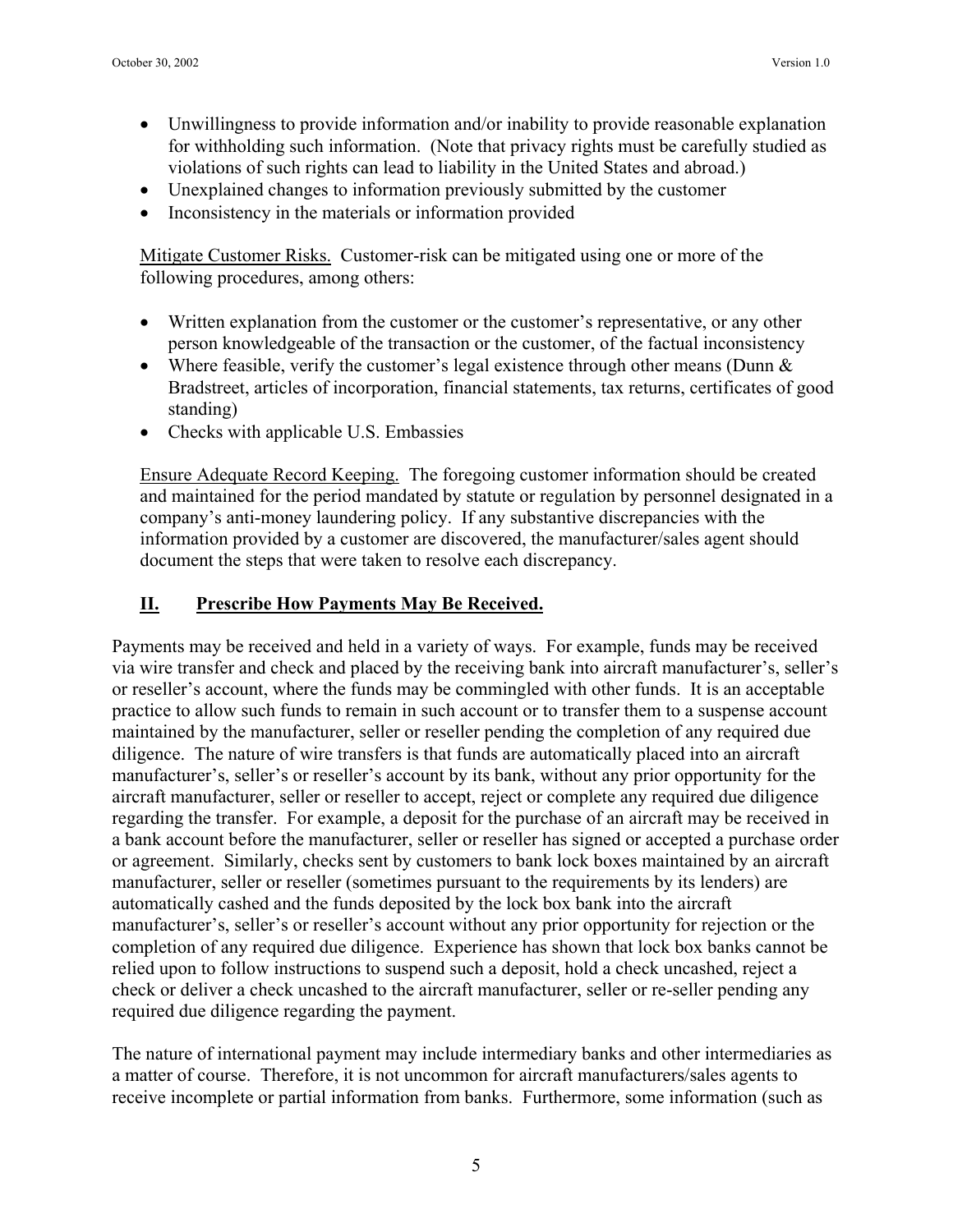bank or originator information) is difficult if not impossible to obtain. Likewise, there may be completely legitimate and legal explanation for a third party payment or payment from an exchange house. Accordingly, while every effort should be applied to obtain reasonable assurances that the payment is legitimate, it is understood that absolute proof that a particular payment is legitimate is not always practicable or reasonable. Accordingly, reasonable discretion should be utilized.

To avoid confusion or mistakes by the customer, payment policies can be annexed to or incorporated in standard purchase agreements.

Companies should adopt payment policies and procedures designed to reduce the risk of receiving monies for the purpose of laundering:

Develop Payment Policies. A company's anti-money laundering policy should detail the preferred forms of payment. Payments not in accordance with one of the prescribed methods may require additional due diligence, including delaying delivery of the customer's product. Examples of preferred methods of payment include:

- A single wire transfer from customer's bank to manufacturer's bank account for each required contractual payment. Such a wire transfer should indicate that it is from the customer.
- A single cashier's, certified or company check for United States Dollars, issued by a United States bank or recognized international bank. Such a check should indicate that it is from the customer detailed in the sales contract.
- Credit card payment (e.g. American Express, MasterCard, Visa, Discover, Debit). The credit card should be issued in the customer's name by an acceptable financial institution.
- Cash payments that are within a limit predetermined by company policy and that are in compliance with federal cash reporting requirements.

Assess Payment Risk Indicators. Certain risk factors, identified below, could indicate that additional scrutiny of the transaction is warranted:

- Payment is not in accordance with the payment method agreed with the customer
- Several payments in cash in amounts less than US\$ 10,000 for a single transaction or payment obligation
- Payments from unrelated third parties without an adequate explanation
- Payments from multiple, unrelated parties for a single transaction
- Multiple payments from several unrelated parties
- Intentional layering of payment so as to disguise the actual originator of the payment
- Payments from "exchange houses"
- Request for a refund to an account or person other than the original account or person

Mitigate Payment Risks. Payment risk can be mitigated using one or more of the following procedures:

• Obtain a written explanation from the customer or customer's representative, or any other person knowledgeable of the transaction